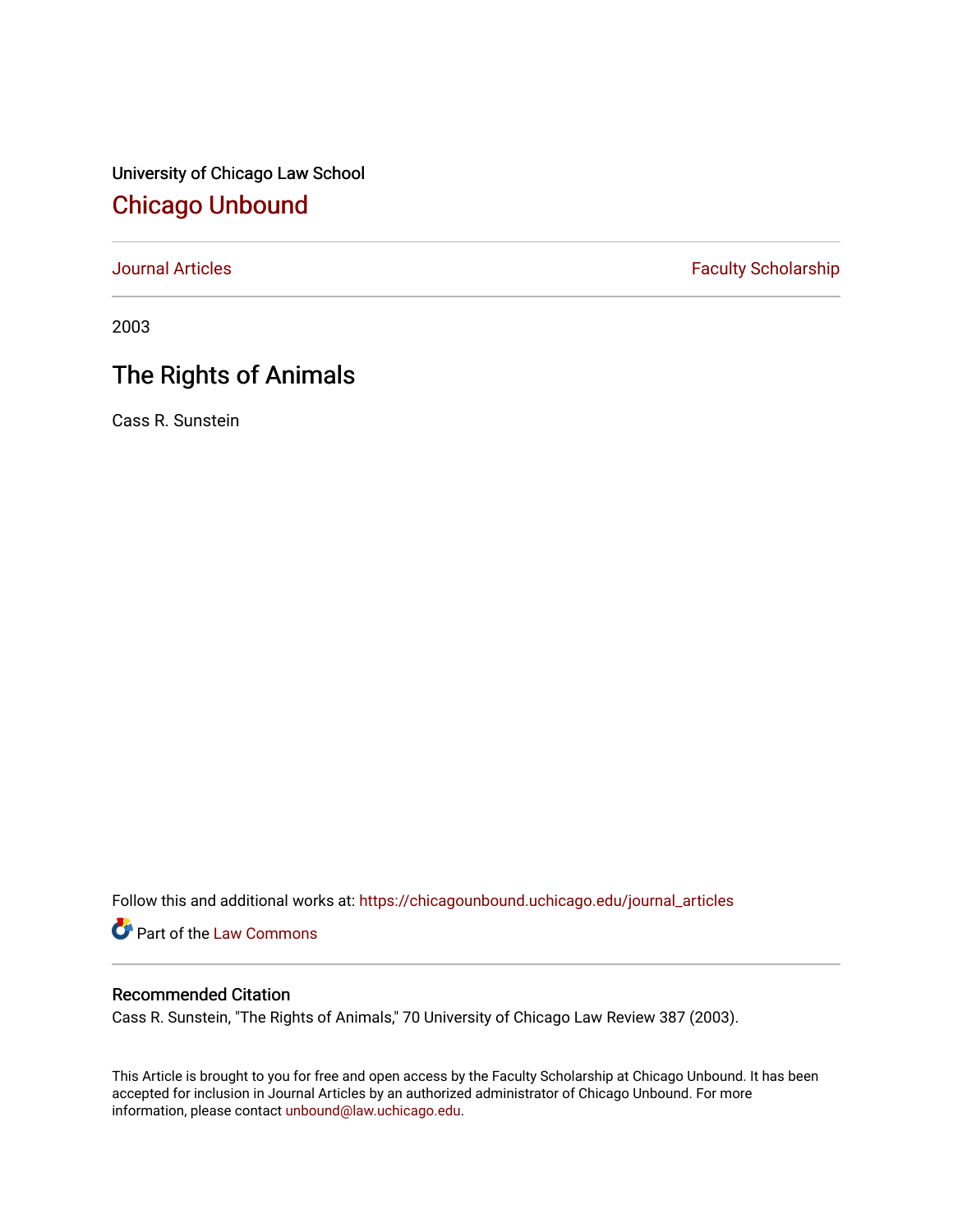# **The Rights of Animals**

# *Cass R. Sunsteint*

#### I. DOGS, CATS, AND PRINCIPLE

There are nearly sixty million domestic dogs in the United States, owned by over thirty-six million households. Over half of these households give Christmas presents to their dogs. Millions of them celebrate their dog's birthday. If a family's dog were somehow forced to live a short and painful life, the family would undoubtedly feel some combination of rage and grief. What can be said about dog owners can also be said about cat owners, who are more numerous still. But through their daily behavior, people who love those pets, and greatly care about their welfare, help ensure short and painful lives for millions, even billions of animals that cannot easily be distinguished from dogs and cats. Should people change their behavior? Should the law promote animal welfare? Should animals have legal rights? To answer these questions, we need to step back a bit.

Many people think that the very idea of animal rights is implausible. Suggesting that animals are neither rational nor self-aware, Immanuel Kant thought of animals as "man's instruments," deserving protection only to help human beings in their relation to one another: "[H]e who is cruel to animals becomes hard also in his dealings with men."' Jeremy Bentham took a different approach, suggesting that mistreatment of animals was akin to slavery and racial discrimination:

The day *may* come, when the rest of the animal creation may acquire those rights which never could have been withholden from them but by the hand of tyranny. The French have already discovered that the blackness of the skin is no reason why a human being should be abandoned without redress to the caprice of a tormentor.... [A] full-grown horse or dog is beyond comparison a more rational, as well as a more conversable animal, than an infant of a day, or a week, or even month, old. But suppose the case

t Karl N. Llewellyn Distinguished Service Professor of Jurisprudence, Law School and Department of Political Science, The University of Chicago. I am grateful to Emily Buss, Gary Francione, Martha Nussbaum, Richard Posner, Janet Radcliffe Richards, and David Wolfson for valuable comments on a previous draft. Alexandra Baj provided valuable research assistance.

<sup>1</sup> Immanuel Kant, *Lectures on Ethics* 240 (Hackett 1963) (Louis Infield, trans).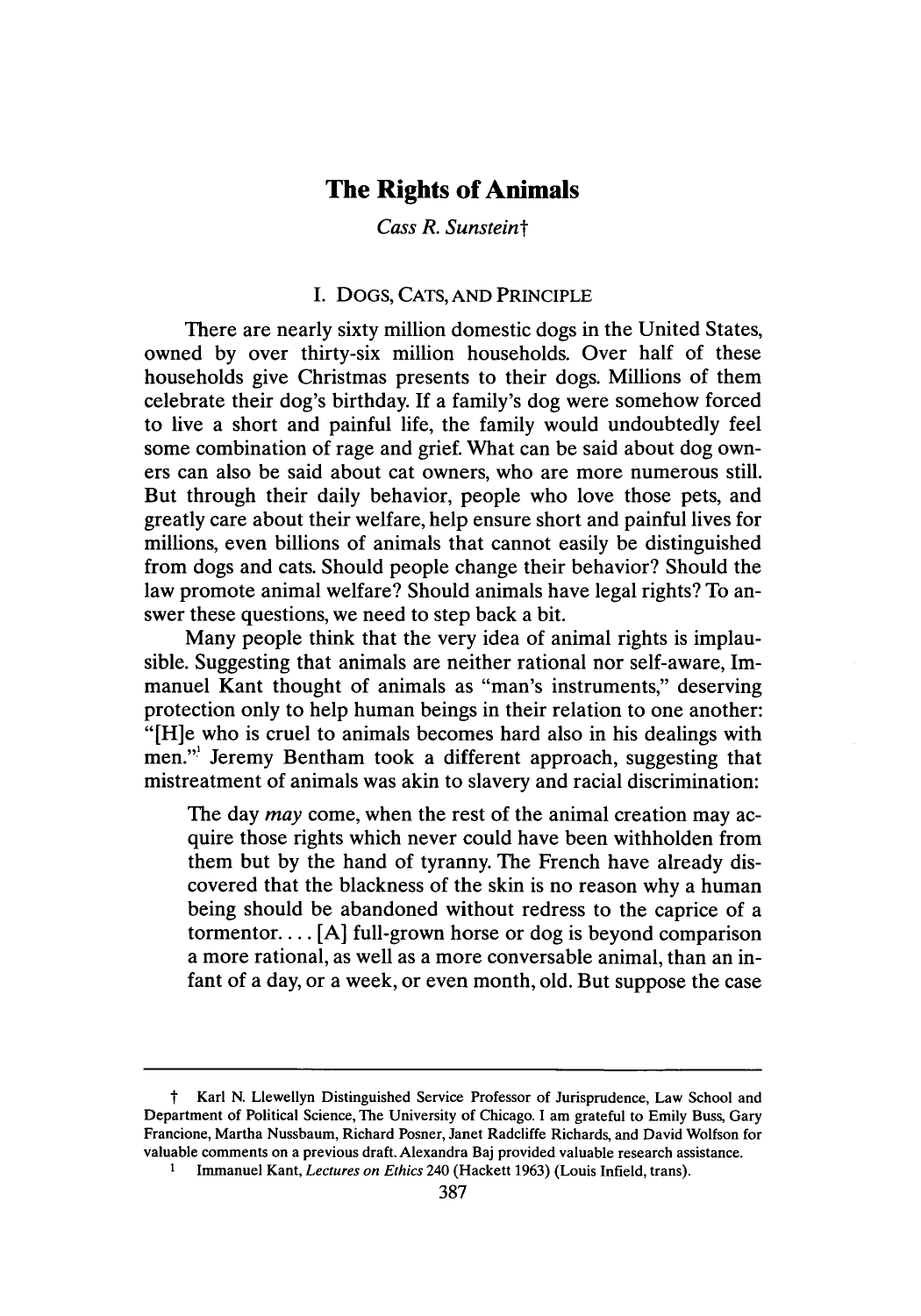were otherwise, what would it avail? the question is not, Can they *reason?* Nor, Can they *talk?* But, Can they *suffer?*<sup>2</sup>

John Stuart Mill concurred, repeating the analogy to slavery.'

Most people reject that analogy. But in the last ten years, the animal rights question has moved from the periphery and toward the center of political and legal debate. The debate is international. In 2002, Germany became the first European nation to vote to guarantee animal rights in its constitution, adding the words "and the animals" to a clause that obliges the state to respect and protect the dignity of human beings.<sup>4</sup> The European Union has done a great deal to reduce animal suffering.' Within the United States, consumer pressures have been leading to improved conditions for animals used as food.<sup>6</sup> Notwithstanding its growing appeal, the idea of animal rights has been disputed with extraordinary intensity. Some advocates of animal rights think that their adversaries are selfish, unthinking, cruel, even morally blind. Some of those who oppose animal rights think that the advocates are fanatical and even bizarre, willing to trample on important human interests for the sake of rats and mice and salmon.

In this Essay I have three goals. The first is to reduce the intensity of the debate by demonstrating that almost everyone believes in animal rights, at least in some minimal sense; the real question is what that phrase actually means. My second goal is to give a clear sense of the lay of the land-to show the range of possible positions, and to explore what issues separate reasonable people. In this way, I attempt to provide a kind of primer for current and coming debates. The third goal is to defend a particular position about animal rights, one that, like Bentham's, puts the spotlight squarely on the issues of suffering and well-being.<sup>7</sup> This position requires rejection or qualification of

4 John Hooper, *German Parliament Votes to Give Animals Constitutional Rights, The* Guardian (London) 2 (May 18, 2002) (voting 543 to 19 in favor of the clause with 15 abstentions).

See note 22.

<sup>6</sup>See John Keilman, *Food Retailers Press for Humane Farming; Industry, Animal Activists Reaching Some Suppliers,* Chi Trib 9 (June 26, 2002) (describing efforts by trade groups to develop and implement guidelines designed to promote improved treatment of animals by food producers).

<sup>7</sup> By putting the spotlight there, I do not mean to resolve a hard question: Whether an animal that is subject to a life of deprivation, and that entirely adapts to that life, is nonetheless being treated in a way that violates its rights. In brief, I believe that like a human being, an animal that adapts to deprivation has a reasonable ground for complaint, if the deprivation means that its life is much worse than it might be. But I cannot discuss that issue here.

<sup>2</sup>Jeremy Bentham, *The Principles of Morals and Legislation* 310-11 n 1 (Prometheus 1988).

**<sup>3</sup>**See John Stuart Mill, *Whewell on Moral Philosophy,* in John Stuart Mill and Jeremy Bentham, *Utilitarianism and Other Essays* 228, 252 (Penguin 1987) (Alan Ryan, ed) (drawing parallels between arguments advanced against Bentham's statement above and arguments of slaveholders in the Americas).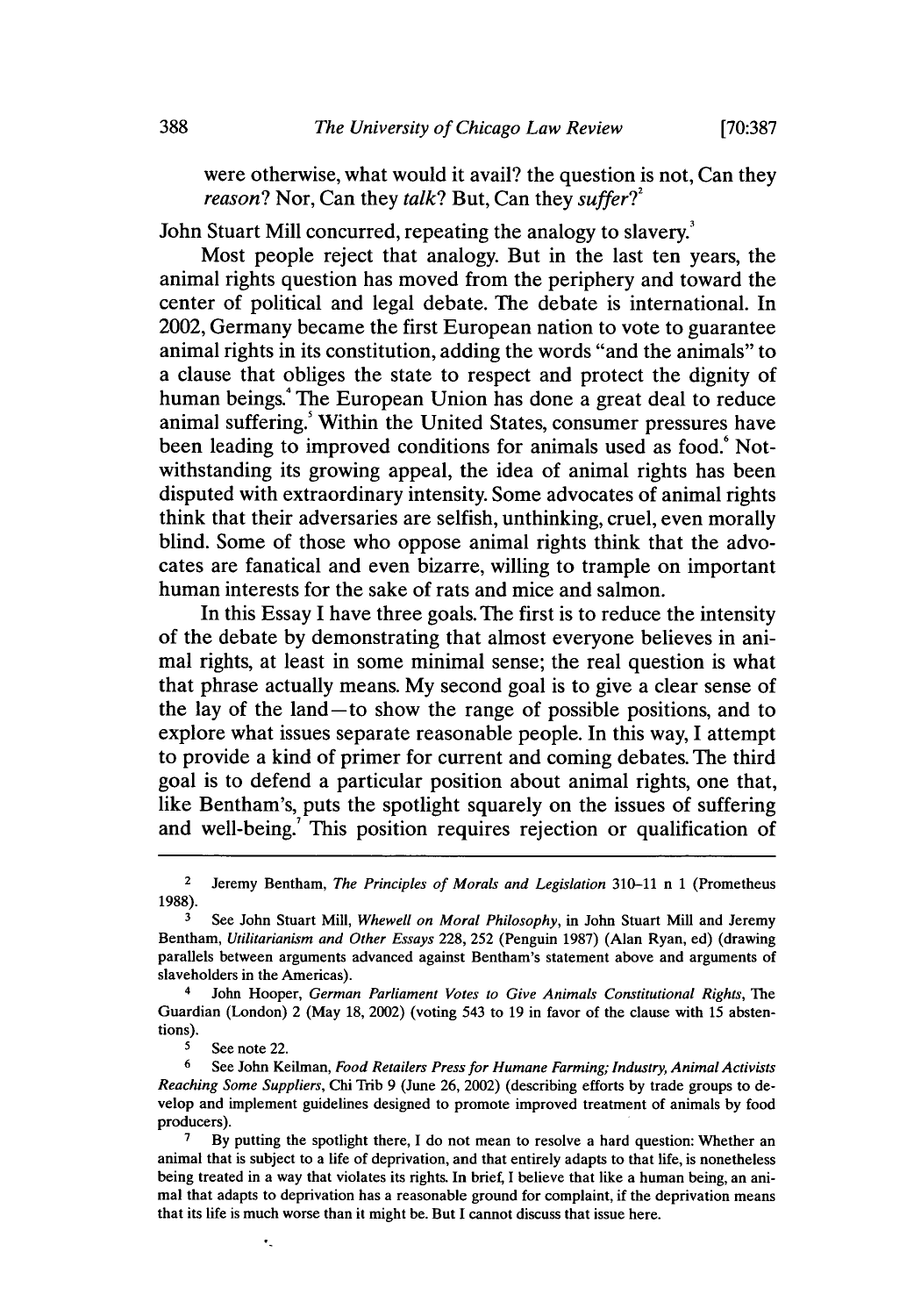some of the most radical claims by animal rights advocates, especially those that stress the "autonomy" of animals, or that object to any human control and use of animals. But my position has radical implications of its own. It strongly suggests, for example, that there should be extensive regulation of the use of animals in entertainment, scientific experiments, and agriculture. It also suggests that there is a strong argument, in principle, for bans on many current uses of animals. In my view, those uses might well be seen, one hundred years hence, as a form of unconscionable barbarity. In this respect, I suggest that Bentham and Mill were not wrong to offer an analogy between current uses of animals and human slavery.

## II. WHAT ANIMAL RIGHTS MIGHT **ENTAIL**

#### A. The Status Quo

If we understand "rights" to be legal protection against harm, then many animals already do have rights, and the idea of animal rights is not at all controversial. And if we take "rights" to mean a moral claim to such protection, there is general agreement that animals have rights of certain kinds. Of course some people, including Descartes, have argued that animals are like robots and lack emotions-and that people should be allowed to treat them however they choose.8 But to most people, including sharp critics of the idea of animal rights, this position seems unacceptable. Almost everyone agrees that people should not be able to torture animals or to engage in acts of cruelty against them. And indeed, state law contains a wide range of protections against cruelty and neglect. We can build on existing law to define a simple, minimal position in favor of animal rights: *The law should prevent acts of cruelty to animals.*

In the United States, state anticruelty laws go well beyond prohibiting beating, injuring, and the like, and impose affirmative duties on people who have animals in their care. New York contains a representative set of provisions. Criminal penalties are imposed on anyone who transports an animal in a cruel or inhumane manner, or in such a way as to subject it to torture or suffering, conditions that can come about through neglect.<sup>9</sup> People who transport an animal on railroads or cars are required to allow the animal out for rest, feeding, and water every five hours.'° Nonowners who have impounded or confined an animal are obliged to provide good air, water, shelter, and food."

<sup>8</sup> See Gary L. Francione, *Introduction to Animal Rights: Your Child or the Dog?* 2, 73 (Temple 2000).

See NY Agr & Mkts Law § 359(1) (McKinney 1991 & Supp 2002).

<sup>10</sup> See id at § 359(2).

<sup>11</sup> See id at § 356.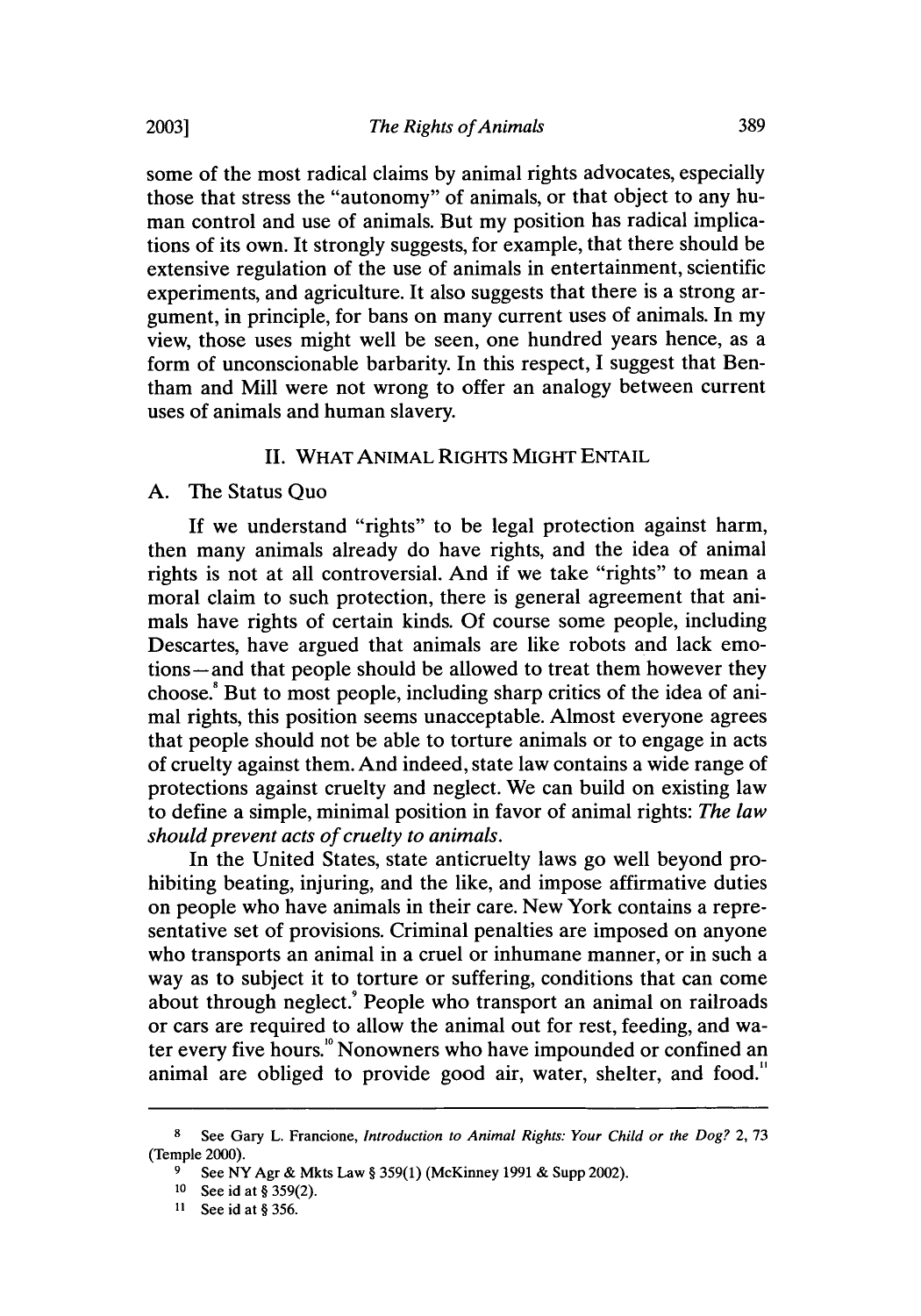**[70:387**

Those who abandon an animal in public places, including a pet, face criminal penalties.'2 Another provision forbids people from torturing, beating, maiming, or killing any animal, and also requires people to provide adequate food and drink.<sup>13</sup> Indeed, it is generally a crime not to provide necessary sustenance, food, water, shelter, and protection from severe weather.<sup>14</sup> New York, like most states, forbids overworking an animal, or using the animal for work when she or he is not physically fit." Compare in this regard the unusually protective California statute, which imposes criminal liability on negligent as well as intentional overworking, overdriving, or torturing of animals.<sup>16</sup> "Torture" is defined not in its ordinary language sense, but to include any act or omission "whereby unnecessary or unjustifiable physical pain or suffering is caused or permitted."<sup>17</sup>

If taken seriously, provisions of this kind would do a great deal to protect animals from suffering, injury, and premature death. But animal rights, as recognized by state law, are sharply limited, and for two major reasons.<sup><sup>8</sup></sup> First, enforcement can occur only through public prosecution. If horses and cows are being beaten and mistreated at a local farm, or if greyhounds are forced to live in small cages, protection will come only if the prosecutor decides to provide it. Of course prosecutors have limited budgets, and animal protection is rarely a high-priority item. The result is that violations of state law occur every day. The anticruelty prohibitions sharply contrast, in this respect, with most prohibitions protecting human beings, which can be enforced both publicly and privately. For example, the prohibitions on assault and theft can be enforced through criminal prosecutions, brought by

**<sup>15</sup>**See NY Agr & Mkts Law § 353. See also *State v Goodall,* 90 Or 485, 175 P 857, 858 (1918) (upholding a misdemeanor conviction for saddling, riding, and driving a horse with an ulcerated sore on its back); *State v Prince,* 77 NH 581, 94 A 966 (1915) (upholding the constitutionality of a state statute prohibiting sale or exchange of animals unfit for labor); *Commonwealth v Wood,* 111 Mass 408, 410 (1873) (stating that conviction is appropriate if the defendant knowingly and willingly overdrove his horse; intent to torture or abuse was not necessary).

**<sup>16</sup>**See Cal Penal Code §§ 597(b), 599b (West 1999).

**<sup>17</sup>**Cal Penal Code § 599b.

**18** I do not discuss here the difficulties introduced by the fact that some statutes allow otherwise unlawful acts if they are "necessary" or "justifiable."

<sup>12</sup> See id at § 355.

**<sup>13</sup>** See id at § 353.

<sup>&</sup>lt;sup>14</sup> See State v Groseclose, 67 Idaho 71, 171 P2d 863, 864-65 (1946) (holding that a statute defining failure to give "proper care and attention" to animals as a misdemeanor was not void for vagueness); Griffith *v State,* 116 Ga 835, 43 SE 251, 252 (1903) (holding that a conviction could be sustained even if cruelty to the animal was the result of willful omission or negligence); *Commonwealth v Lufkin,* 89 Mass (7 Allen) 579, 581 (1863) (stating that malicious intent is not required for finding animal cruelty); *Reynolds v* State, 569 NE2d 680, 682 (Ind App 1991) (upholding misdemeanor conviction for failure to provide adequate shelter, food, and water to a variety of animals).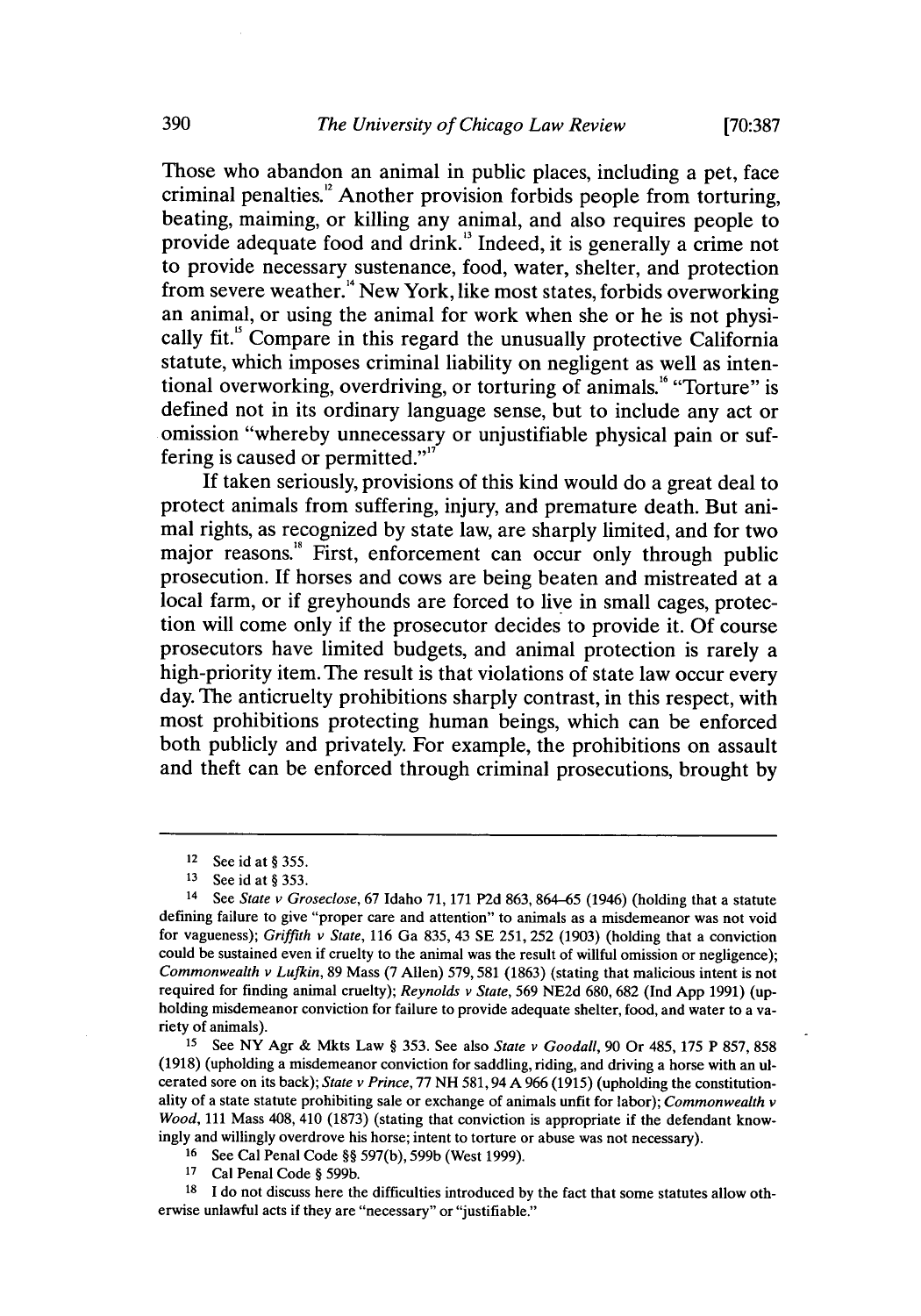public officials, and also by injured citizens, proceeding directly against those who have violated the law.

Second, the anticruelty provisions of state law contain extraordinarily large exceptions. They do not ban hunting, and generally they do not regulate hunting in a way that is designed to protect animals against suffering. Usually, they do not apply to the use of animals for medical or scientific purposes. To a large degree, they do not apply to the production and use of animals as food. $\overline{9}$  The latter exemption is the most important. About ten billion animals are killed for food annually in the United States; indeed, 24,000,000 chickens and some  $323,000$  pigs are slaughtered every day.<sup>20</sup> The cruel and abusive practices generally involved in contemporary farming are largely unregulated at the state level.<sup>21</sup> Because the overwhelming majority of animals are produced and used for food, the coverage of anticruelty laws is exceedingly narrow.

#### B. Enforcing Existing Rights

**2003]**

If the suffering of animals matters—and every reasonable person seems to think that it does—we should be greatly troubled by these limitations. The least controversial response would be to narrow the "enforcement gap," by allowing private suits to be brought in cases of cruelty and neglect. Reforms might be adopted with the limited purpose of stopping conduct that is already against the law, so that the law actually means, in practice, what it says on paper. Here, then, we can find a slightly less minimal understanding of animal rights. On this view, *representatives of animals should be able to bring private suits to ensure that anticruelty and related laws are actually enforced.* If, for example, a farm is treating horses cruelly and in violation of legal requirements, a suit could be brought, on behalf of those animals, to bring about compliance with the law.

In a sense, this would be a dramatic proposal. It might even be understood to mean that animals should be allowed to sue in their own name-and whoever the nominal plaintiff, there would be no question that the suit was being brought to protect animals, not human beings. The very idea might seem absurd. But it is simpler and more conventional than it appears. Of course any animals would be represented by human beings, just like any other litigant who lacks

**<sup>19</sup>** I am putting some complex interpretive questions to one side. The majority of state statutes **do** not apply to farming, but some of them could, on their face, be so applied.

<sup>&</sup>lt;sup>20</sup> See David Wolfson, *How the Fox Came to Be the Guardian of the Hen House: Animals, Agribusiness and the Law: A Modern American Fable,* in Cass R. Sunstein and Martha C. Nussbaum, eds, *Animal Rights: Law and Policy* (forthcoming 2003).

<sup>21</sup> See Peter Singer, *Animal Liberation* 95-157 (Ecco 2002) (describing local farming conditions and standards).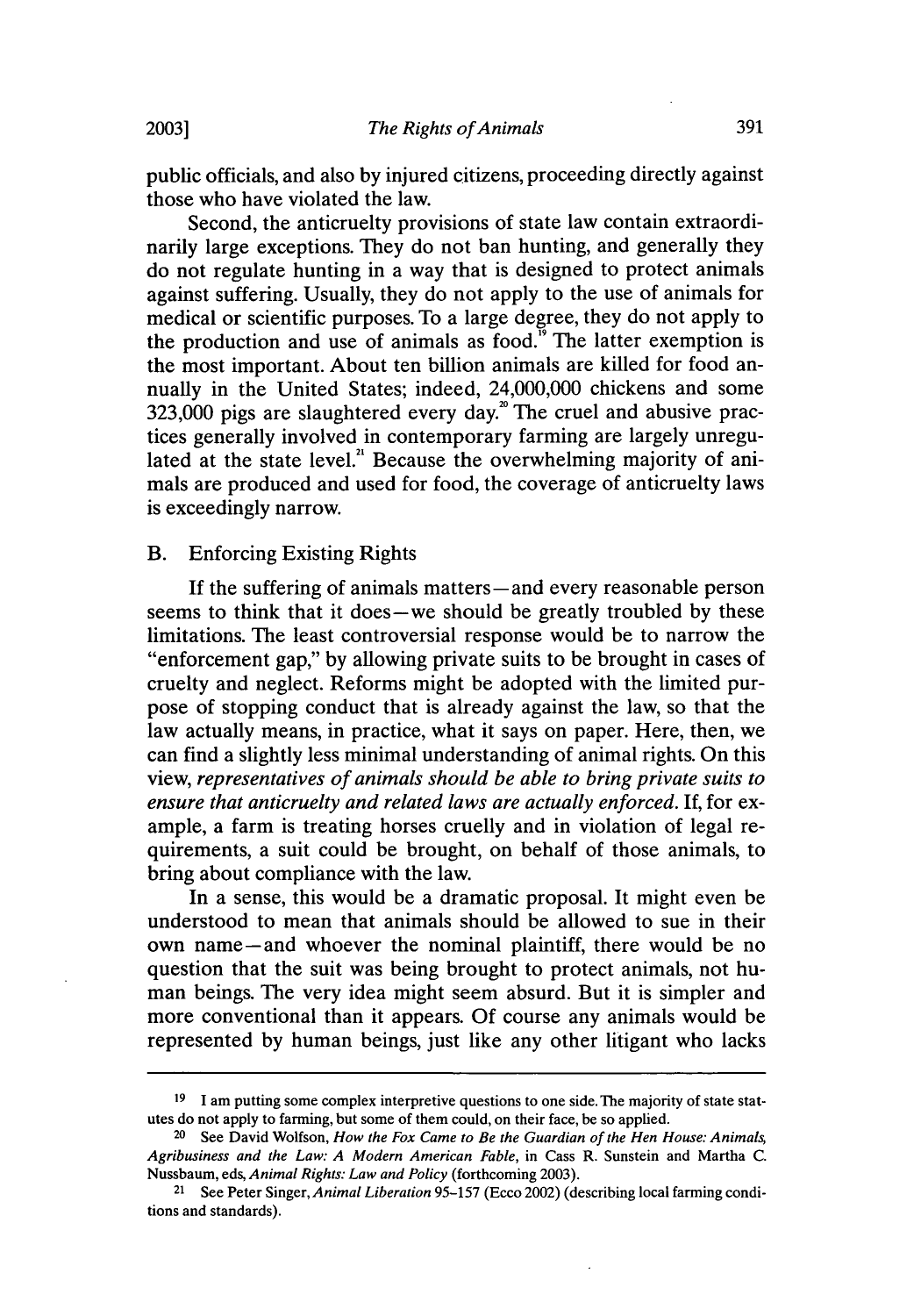ordinary (human) competence; for example, the interests of children are protected by prosecutors, and also by trustees and guardians in private litigation brought on children's behalf.

Why should anyone oppose an effort to promote greater enforcement of existing law, by supplementing the prosecutor's power with private lawsuits? Perhaps the best answer lies in a fear that some or many of those lawsuits would be unjustified, even frivolous. Perhaps animal representatives would bring a flurry of suits, not because of cruelty or neglect or any violation of law, but because of some kind of ideological commitment to improving animal welfare in a way that might go well beyond what the law actually says. Or perhaps this would be a poor use of the resources of the legal system in general. Perhaps other problems have more priority. If these are genuine risks, the best response would be not to ban those lawsuits, but to make those who bring frivolous ones pay the defendants' attorneys fees. It is hard to defend the claim that cruelty to or abuse of animals, when it occurs, has such low priority that it should not be addressed at all. Of course there would be issues in deciding on the identity of representatives and choosing the people who would pick them. But we are not yet in especially controversial territory. Many of those who ridicule the idea of animal rights typically believe in anticruelty laws, and they should strongly support efforts to ensure that those laws are actually enforced.

## C. Increased Regulation of Hunting, Science, Farming, and More

But I think that we should go further. We should focus attention not only on the "enforcement gap," but also on the areas where current law offers little or no protection. In short, *the law should impose further regulation on hunting, scientific experiments, entertainment, and (above all) farming to ensure against unnecessary animal suffering.* It is easy to imagine a set of initiatives that would do a great deal here, and indeed European nations have moved in just this direction. There are many possibilities.

Federal law might, for example, require scientists to justify experiments on animals by showing, in front of some kind of committee or board, that (a) such experiments are actually necessary or promising and (b) the animals involved will be subjected to as little suffering as possible. Some steps have already been taken in this direction, but it would be reasonable to go much further. If dogs or chimpanzees are going to be used to explore some medical treatment, it should be necessary to ensure that they will be decently fed and housed. Similar controls might be imposed on agriculture. If cows, hens, and pigs are going to be raised for use as food, they should be treated decently in terms of nutrition, space requirements, and overall care. European na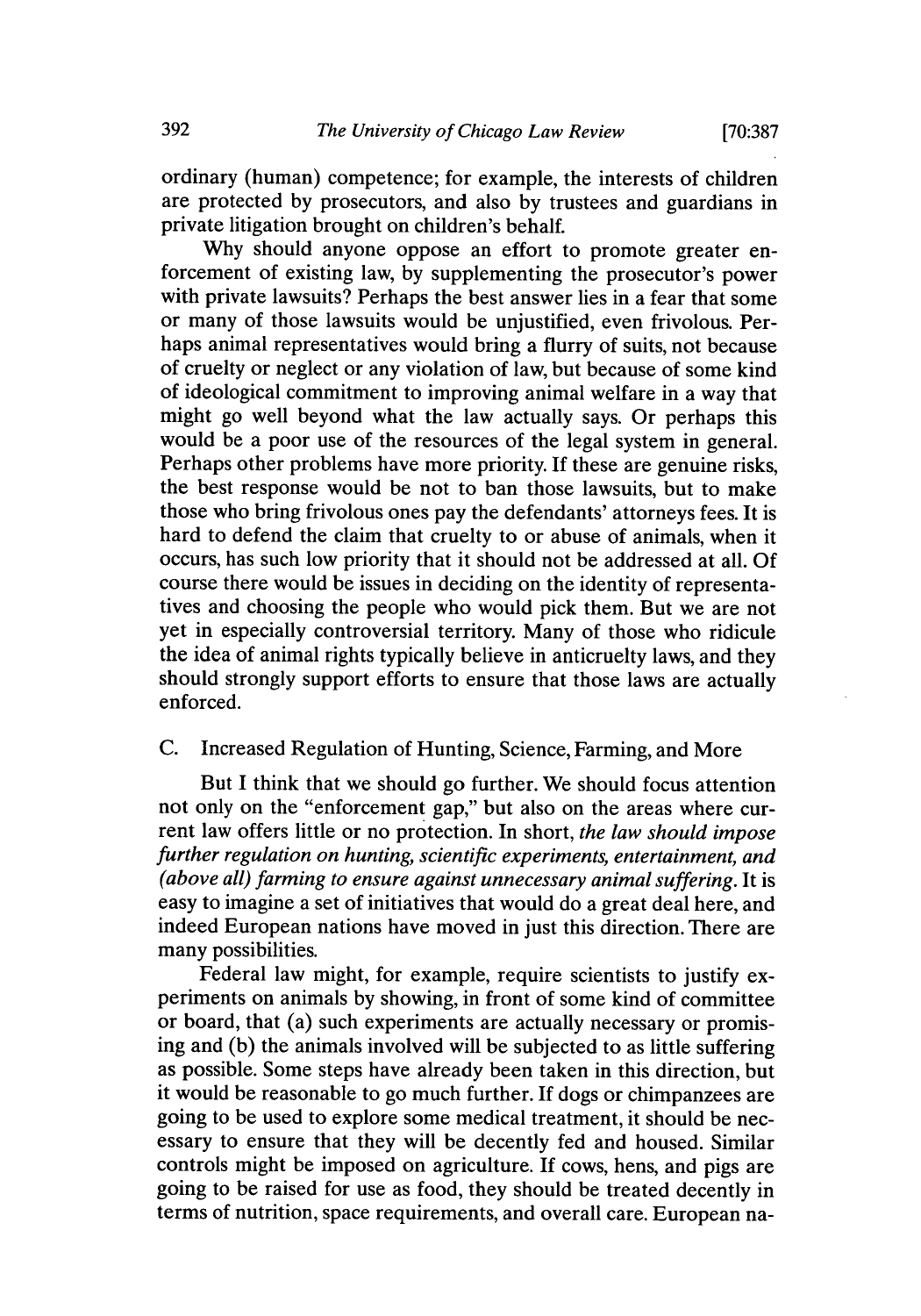tions have taken significant steps of this sort.<sup>2</sup> The European Union, for example, has decided to ban the standard bare wire cage for hens, and to require that they be provided with access to a perch and nesting box for laying eggs.<sup>2</sup>

If we focus on suffering, as I believe we should, it is not necessarily impermissible to kill animals and use them for food; but it is entirely impermissible to be indifferent to their interests while they are alive. So too for other animals in farms, even or perhaps especially if they are being used for the benefit of human beings. If sheep are going to be used to create clothing, their conditions should be conducive to their welfare. We might ban hunting altogether, at least if its sole purpose is human recreation. (Should animals be hunted and killed simply because people enjoy hunting and killing them? The issue would be different if hunting and killing could be justified as having important functions, such as control of populations, the search for food, or protection of human beings against animal violence.)

As a minimal reform step, it would even be possible to imagine a system in which companies disclosed their practices, either voluntarily or as part of a mandate. Companies that protected animals from suffering, and ensured decent conditions, might publicize that fact, and attempt to receive a market boost from the practices. Companies that treated animals cruelly, and were forced to disclose that fact, might well be punished by consumers.

I believe that steps in this direction would make a great deal of sense. But here things become far more controversial. Why is this? Partly it is because of sheer ignorance, on the part of most people, about what actually happens to animals in (for example) farming and scientific experimentation. I am confident that much greater regulation would be actively sought if current practices were widely known. Partly the controversy is a product of the political power of the relevant interests, which intensely resist regulation. But legitimate ques-

<sup>&</sup>lt;sup>22</sup> Under its Common Agricultural Policy, the European Union adopted the European Convention for the Protection of Animals Kept for Farming Purposes on November 17, 1978. *Council Decision of 19 June 1978,* 21 Off J Eur Communities, No L 323/12 (Nov 17, 1978). The Convention applies to the "keeping, care and housing of animals, and in particular to animals in modem intensive stock-farming systems." 21 Off J Eur Communities, No L 323/15. In Articles 3 to 7, the Convention provides detailed principles of animal welfare. See id. The Convention was amended and strengthened on December 31, 1992. See *Protocol of Amendment to the European Convention for the Protection of Animals Kept for Farming Purposes,* 35 Off J Eur Communities, No L 395/22 (Dec 31, 1992). Under the Convention, the EU has established specific regulations for such activities as the keeping of laying hens. *Council Directive 1999/74/EC of 19 July 1999,42* Off J Eur Communities, No L 203/53 (Aug 3, 1999). Members of the European Union have enacted implementing legislation. The United Kingdom Department for Environment, Food, and Rural Affairs (DEFRA) has been active. See DEFRA Homepage, online at http://www.defra.gov.uk (visited on Nov 1, 2002).

**<sup>23</sup>**See 42 **Off** J Eur Communities, No L 203/53.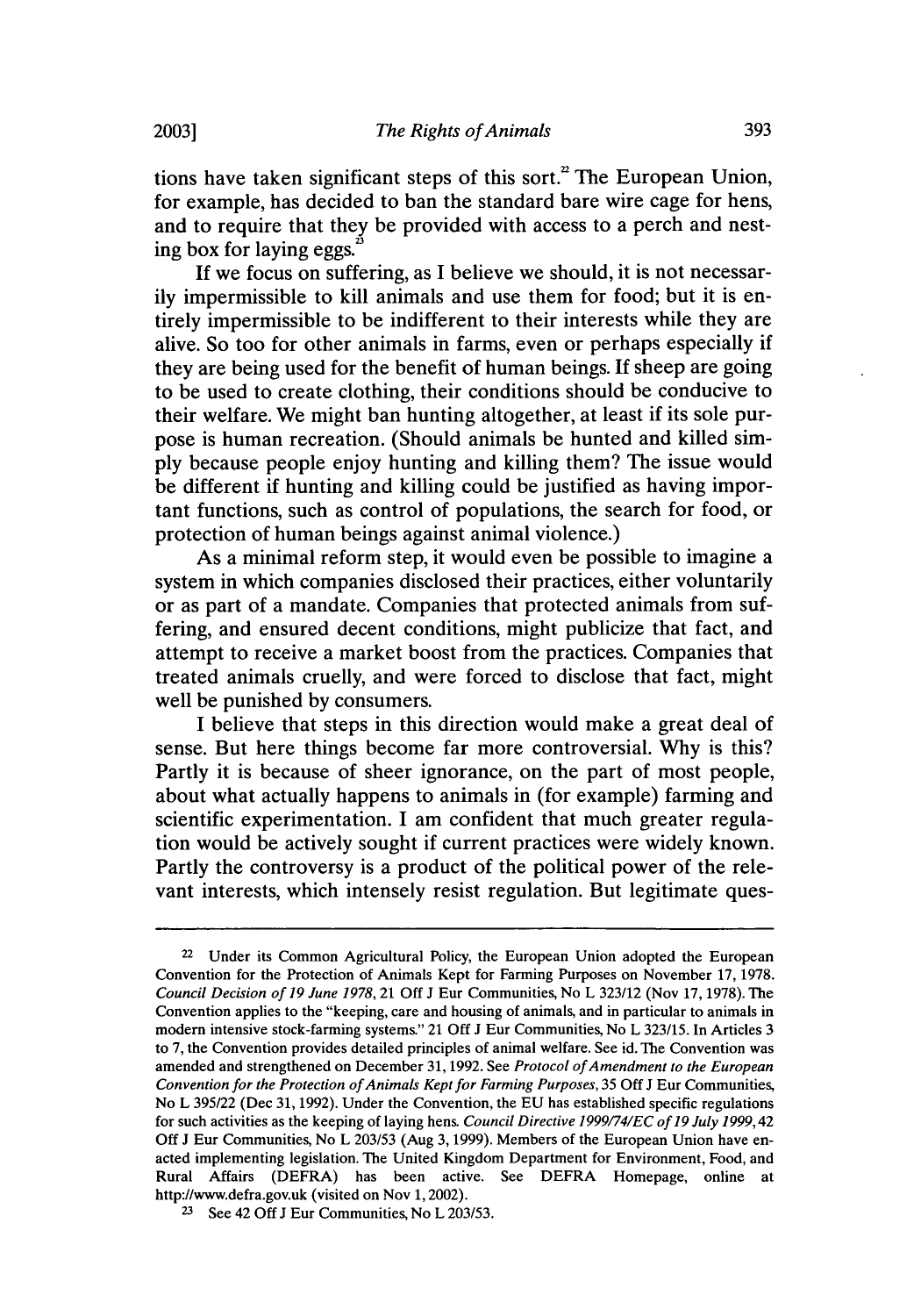tions might be raised about these regulatory strategies for one simple reason: The legitimate interests of animals and the legitimate interests of human beings are in conflict in some of these areas. Here as elsewhere, additional regulation would be costly and burdensome. Regulation of scientific experiments on animals may lead to fewer experiments— and hence to less in the way of scientific and medical progress. If farms are regulated, the price of meat will increase, and people will be able to eat less meat. Hence it is necessary to weigh the gain to animal welfare against the harms to human beings. If the health of human beings could be seriously compromised by regulation of experiments on animals and farming, there is reason to engage in some balancing before supporting that regulation.

Any such balancing must depend, in part, on values-on how much weight we should assign to the relevant interests. At the very least, I suggest that suffering and harm to animals should count, and that any measures that impose suffering and harm should be convincingly justified. The mere hedonic gain provided by improved cosmetics and perfume does not seem sufficient to justify the infliction of real suffering. Eating beef might well fall into the same category. To make a sensible assessment, it would be helpful to know a great deal about the facts, not only about values. One of the most important disputes in the domain of scientific experimentation is whether and to what extent the relevant experiments really hold out a great deal of promise for medical progress. If we are speaking of perfumes, the claim for imposing suffering on animals is ludicrously weak. But if scientists are able to develop treatments for AIDS and cancer, or even treatment for serious psychological ailments, the claim is much stronger.

Now some animal rights advocates might urge that even if the gains from a certain practice are very large, experiments are not justified. We do not, after all, allow scientists to experiment on human beings, even human beings with serious disabilities, when and because medical advances would be significant. Indeed, scientists are not permitted to experiment on human beings who are incapable of consciousness, or of suffering, because of some permanent incapacitation. Should research be permitted on such people? If not, a simple answer would be that the research would be intolerable to friends and family members. But what if the research would have great benefits? Should any balancing be permitted? And what if some of those who are permanently incapacitated lack friends and family members?

It is not so clear, in my view, that an assessment of social consequences, and of possible benefits, is irrelevant to the judgment whether to allow medical experiments in such circumstances. Perhaps the firm moral prohibition is best supported by the suggestion that any power to experiment on permanently incapacitated human beings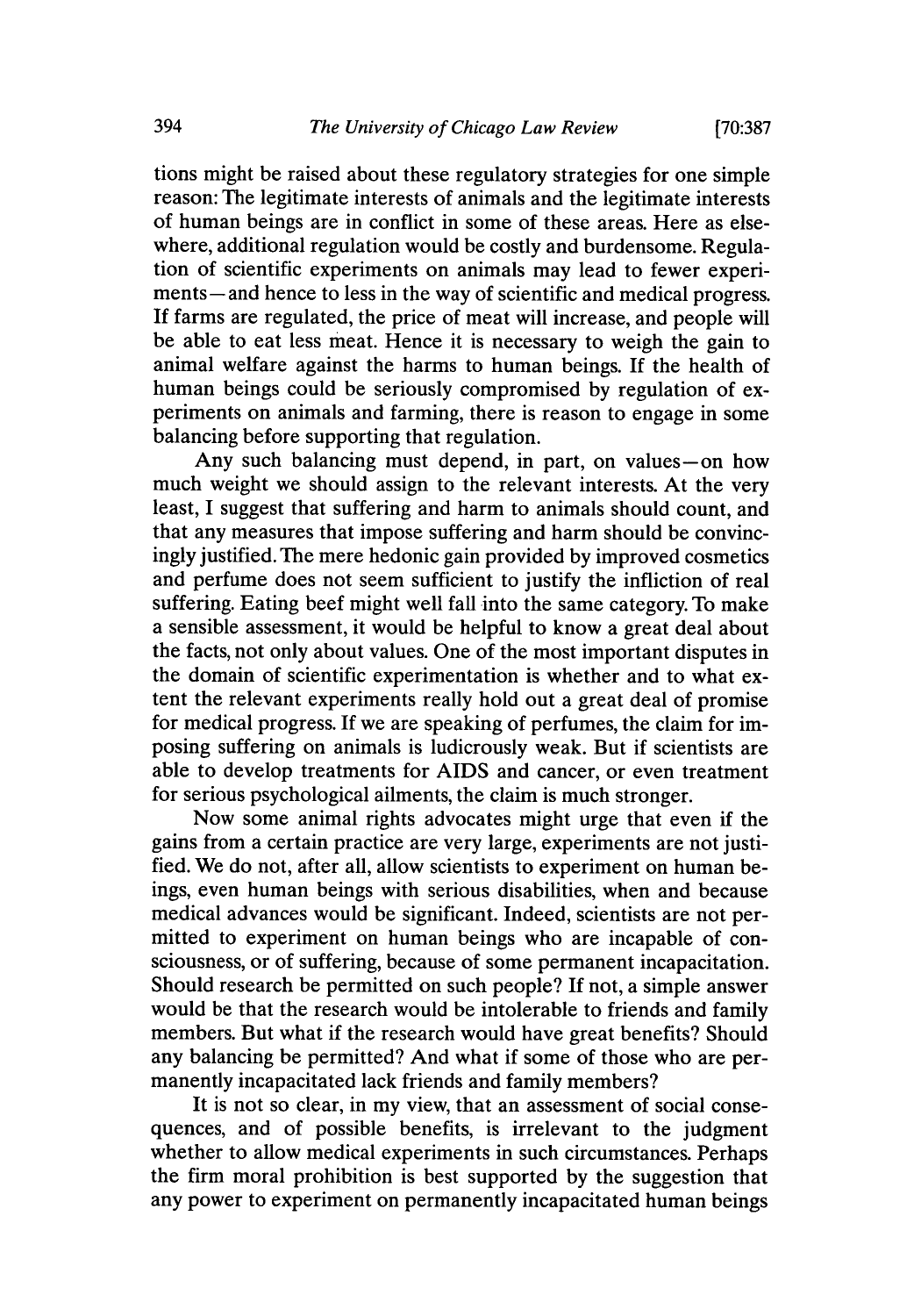would be hard to limit in practice, and that we do better, all things considered, never to investigate consequences in particular cases. It seems to me difficult to justify a similar prohibition on any experimentation on nonhuman animals. I believe that it would be excessive to ban experiments that impose a degree of suffering on rats or mice if the consequence of those experiments would be to produce significant medical advances for human beings (and ultimately nonhuman animals as well).

#### D. Eliminating Current Practices, Including Meat-Eating

Now turn to some more radical suggestions. Suppose that we continue to believe that animal suffering is the problem that should concern us, and that we want to use the law to promote animal welfare. We might conclude that certain practices cannot be defended and should not be allowed to continue, if, in practice, mere regulation will inevitably be insufficient—and if, in practice, mere regulation will ensure that the level of animal suffering will remain very high. Many people who urge radical steps-who think, for example, that people should not eat meat-do so because they believe that without such steps, the level of animal suffering will be unacceptably severe. To make such an argument convincing, it would be helpful to argue not only that the harms to animals are serious, but also that the benefits to human beings are simply too small to justify the continuation of those practices.

To evaluate an argument of this kind, there is no choice but to go area by area. Consider greyhound racing. Greyhounds live in miserable conditions and many of them are put to death after their racing careers are over. I believe that if possible, the preferred step should be to use the law to ensure that greyhounds are given decent lives-and to hope that the racing industry will comply with the law. But if it proves impractical for the law to ensure that greyhounds live minimally decent lives, $^4$  I believe that greyhound racing should be abolished. The entertainment gain, for some people, cannot justify significant suffering.

Of course the largest issue involves eating meat. I believe that meat-eating would be acceptable if decent treatment were given to the animals used for food. Killing animals, whether troubling or not, seems far less troubling than inflicting suffering." **If,** as a practical matter, animals used for food are almost inevitably going to endure terri-

<sup>&</sup>lt;sup>24</sup> This might be because it is not feasible to provide decent care for greyhounds and to run a profitable racing business.

**<sup>25</sup>**Note, however, that in the human context our moral intuitions seem exactly opposite. I cannot sort out this incongruity in this Essay.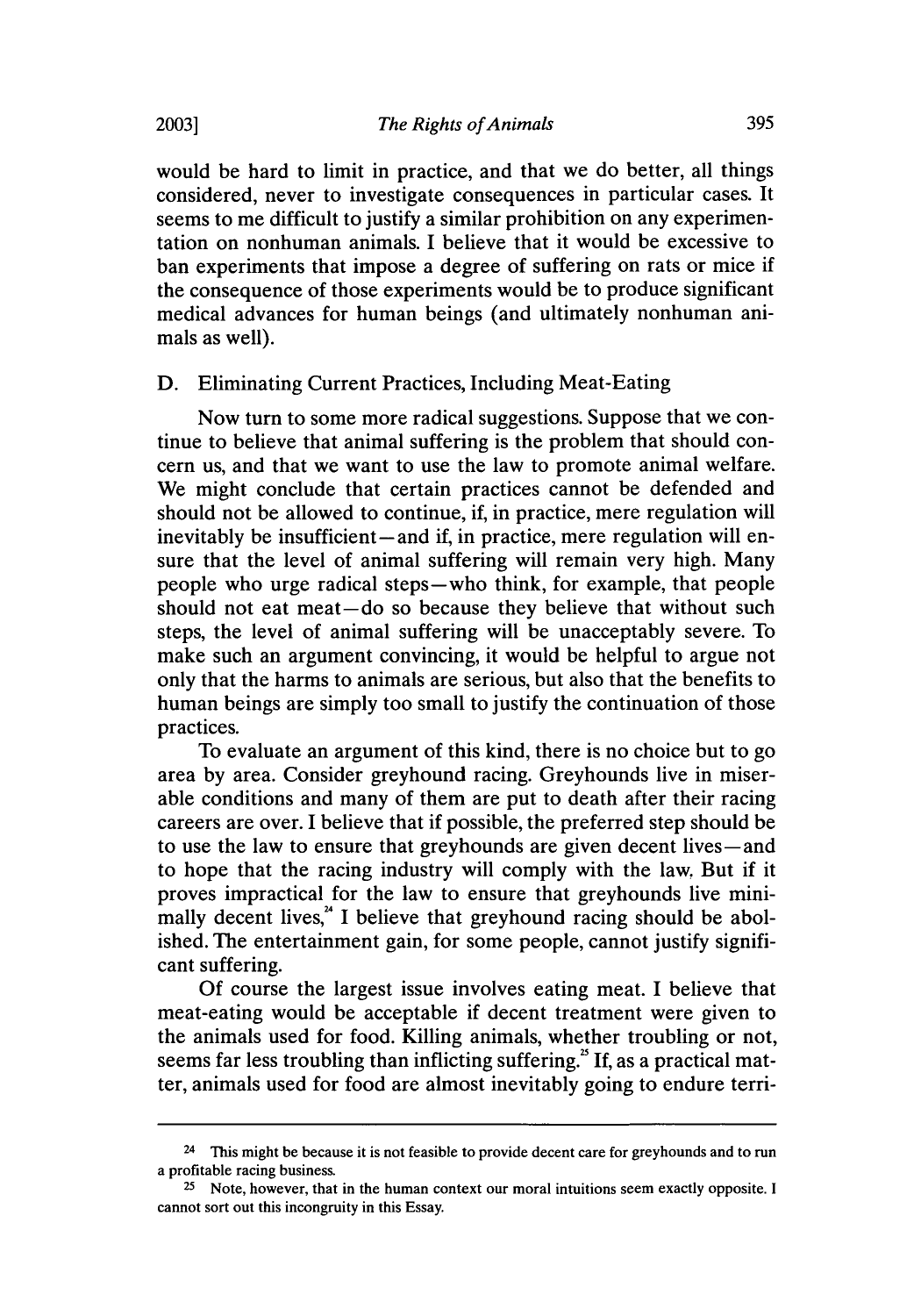**[70:387**

ble suffering, then there is a good argument that people should not eat meat, at least if a refusal to eat meat will reduce that suffering. Of course a legal ban on meat-eating would be extremely radical, and like prohibition, it would undoubtedly create black markets and have a set of bad, and huge, side effects. But the principle seems clear: People should be much less inclined to eat meat if their refusal to do so would prevent significant suffering.

There is an objection, utilitarian in spirit, to steps of this kind. If people do not eat meat, or if they take other steps to prevent farm animals from suffering, the inevitable result will be to ensure that fewer animals exist. Perhaps it is objectionable to protect animals through measures that reduce the total number of animals. Perhaps it is better for animals to have lives, even difficult ones, than not to have lives. But I think that this objection is weak. We should increase the likelihood that animals will have good lives. We should not try to ensure that there are as many animals as possible.

My argument-that we should seriously consider refraining from certain practices if this is the only feasible way to prevent widespread suffering-raises a host of questions. As before, the argument raises issues of fact. Shouldn't it be possible to reduce the level of suffering in scientific experiments by, for example, requiring animals to be adequately sheltered and fed? Why couldn't farms generally give their animals decent lives, as many farms now do? It would also be valuable to ask some factual questions. If vegetarianism were widespread, would human health be undermined (as many contend) or improved (as many also contend)? After the factual questions are resolved, disputes will remain about the weight to be given to the various interests. My suggestion is that on a reasonable reading of the facts, many practices will have to yield.

# E. The Question of Animal Autonomy

Of course some people go further. They focus not only, and perhaps not mostly, on the relief of suffering. On one view, *animals have rights in the sense that they should not be subject to human use and control.* Notice that this is not a Bentham-inspired point about the prevention and relief of suffering. It is instead a suggestion that animals deserve to have a kind of *autonomy.* And the suggestion can be seen to go well beyond the view, which seems to me correct, that animals should be seen as ends rather than solely as means. Many people who use chimpanzees in entertainment or zoos, or who use horses for racing, do not consider the relevant animals to be mere means to human ends. They agree that animals have intrinsic as well as instrumental value. But those who think that animals should not be subject to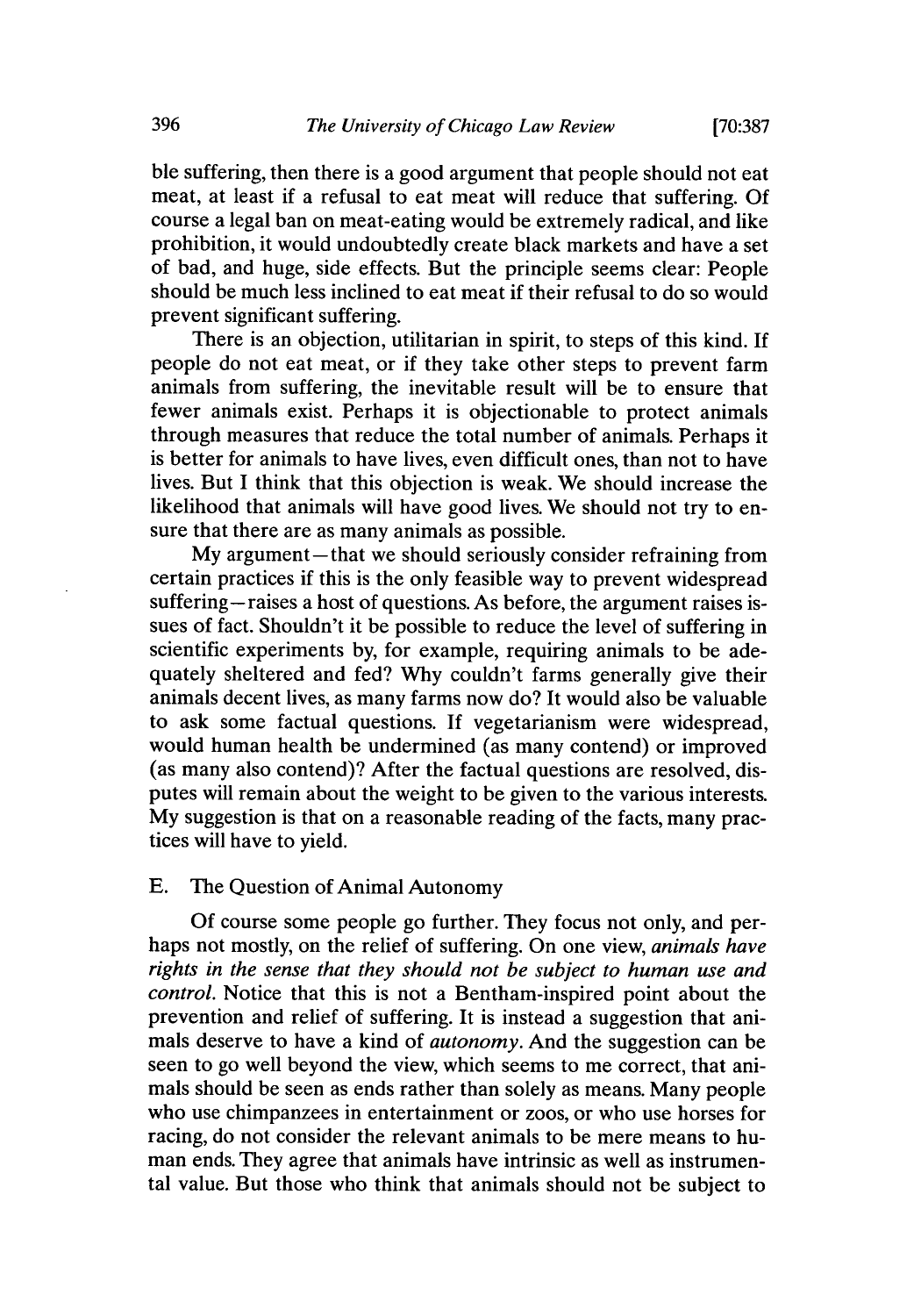human control tend to object to all of these uses. *They want all or most animals to be able to make their own choices, free from human control.*

This claim raises many questions. In the end it seems to me only partly correct, because it neglects the possibility that animals will have bad lives under natural conditions, and much better lives under a degree of human control. Recall that both Bentham and Mill thought that there was an analogy between human slavery and the mistreatment of animals. Because Bentham and Mill were utilitarians, their focus was on suffering, not on violations of autonomy. But it might be objected, to current practices, that animals are deprived of the ability to choose, and that this is a distinctive and unacceptable harm, whether or not it causes suffering.

Is there an analogy between slavery and current treatment of animals? Should animals have a right to choose as they wish, or at least more of a right to free choice? Begin with the case of companion animals. Dogs and cats, among others, have been bred specifically for human companionship, and many of them would not fare well on their own. Perhaps those who believe in animal autonomy would accept the idea that people can substantially control animals that have been bred to live with them. On this view, domesticated animals cannot be treated as slaves; they are not means to our ends. But they should be controlled, and their choices should be limited, to the extent necessary for their own well-being, as well as for the protection of others against injury and harm.

But even if this is accepted, the idea of animal autonomy is not so peculiar after all. Owners of dogs and cats care about the desires of the animals who live with them; they permit both dogs and cats to make countless free choices every day. On this view, the autonomy argument applies in a constrained form to domesticated animals, allowing much in the way of free choice, but also allowing limits to protect both animals themselves and third parties. In this sense, the autonomy of domesticated animals is limited but real, in the same family as autonomy of young children.

Perhaps the autonomy argument, then, applies in its full form only to wild animals-forbidding human beings from hunting, trapping, and confining them. Perhaps wild animals should be free from human constraint. Undoubtedly it is true that many forms of trapping and confining are impossible to justify and should therefore be stopped. But what if certain practices, such as confinement in zoos, science labs, and other facilities, can be undertaken in a way that ensures good lives for the relevant animals? What if some animals, including dolphins and elephants, do very well under human control? Nature can be very cruel, after all, and many animals will live longer lives with human beings than in the wild. We should not say that what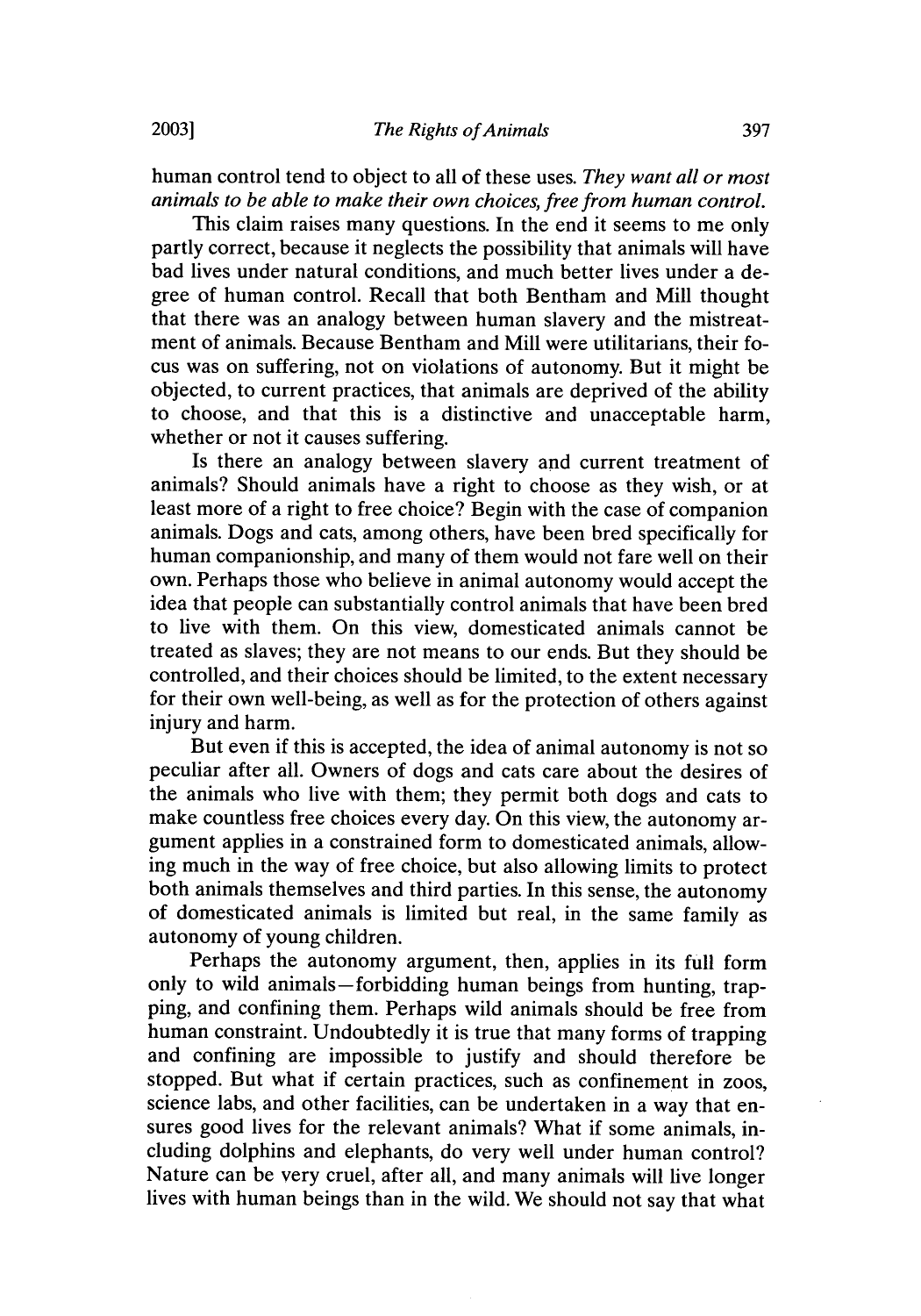**[70:387**

is natural for animals is necessarily what is good. Of course longer lives are not necessarily better. But good zoos and similar institutions have breeding programs that protect endangered species, give good care to animals, and serve an important function (for nonhuman animals and human beings alike) in educating people about the nature and worth of animals.

Indeed we could imagine that many lions, elephants, giraffes, and dolphins will, in fact, have better lives with human assistance, even if confined, than in their own habitats. They are not slaves, but they are, in a sense, imprisoned. If their lives are nonetheless good, it is difficult to see what sort of response might be made by those who believe in animal autonomy. Perhaps autonomy advocates disagree on the facts, not on the theoretical issue, and think it highly unlikely, in most cases, that wild animals can have decent lives under human control. I do not believe that they are correct on the facts. In any case, the claim for animal autonomy must, in the end, depend on an assessment of what will give animals good lives.

I have not answered that complex question here. Certainly animals, both domesticated and wild, should be able to make many choices on their own. Equally certainly, it is legitimate to interfere with the autonomy of animals if the interference can be justified in the interest of animals themselves, or of vulnerable third parties. For human beings, slavery is unacceptable in part because human beings cannot have genuinely decent lives if they are permanently subjected to the will of others, and this is because of the kind of creature that a human being is. On this count, many nonhuman animals are different; they can have decent lives, or very good lives, even if they are subject to external control (so long as the control is undertaken with their interests in mind). But these are brief remarks on a difficult subject, which I do not pretend to have sorted out here.

### **III. ARE ANIMALS** PROPERTY?

I have not yet explored the ongoing debate over the status of animals as "property." This is one of the most vigorous disputes of all. $^{26}$ What underlies this debate?

There is no single answer. Those who insist that animals should not be seen as property might be making a simple and modest claim: *Human beings should not be able to treat animals however they wish.* Their starting point seems to be this: **If** you are property, you are, in law and in effect, a slave, wholly subject to the will of your owner. Mere property cannot have rights of any kind. A table, a chair, or a

**<sup>26</sup>**For a general discussion, see Steven M. Wise, *Rattling the Cage: Toward Legal Rights for Animals* (Perseus 2000).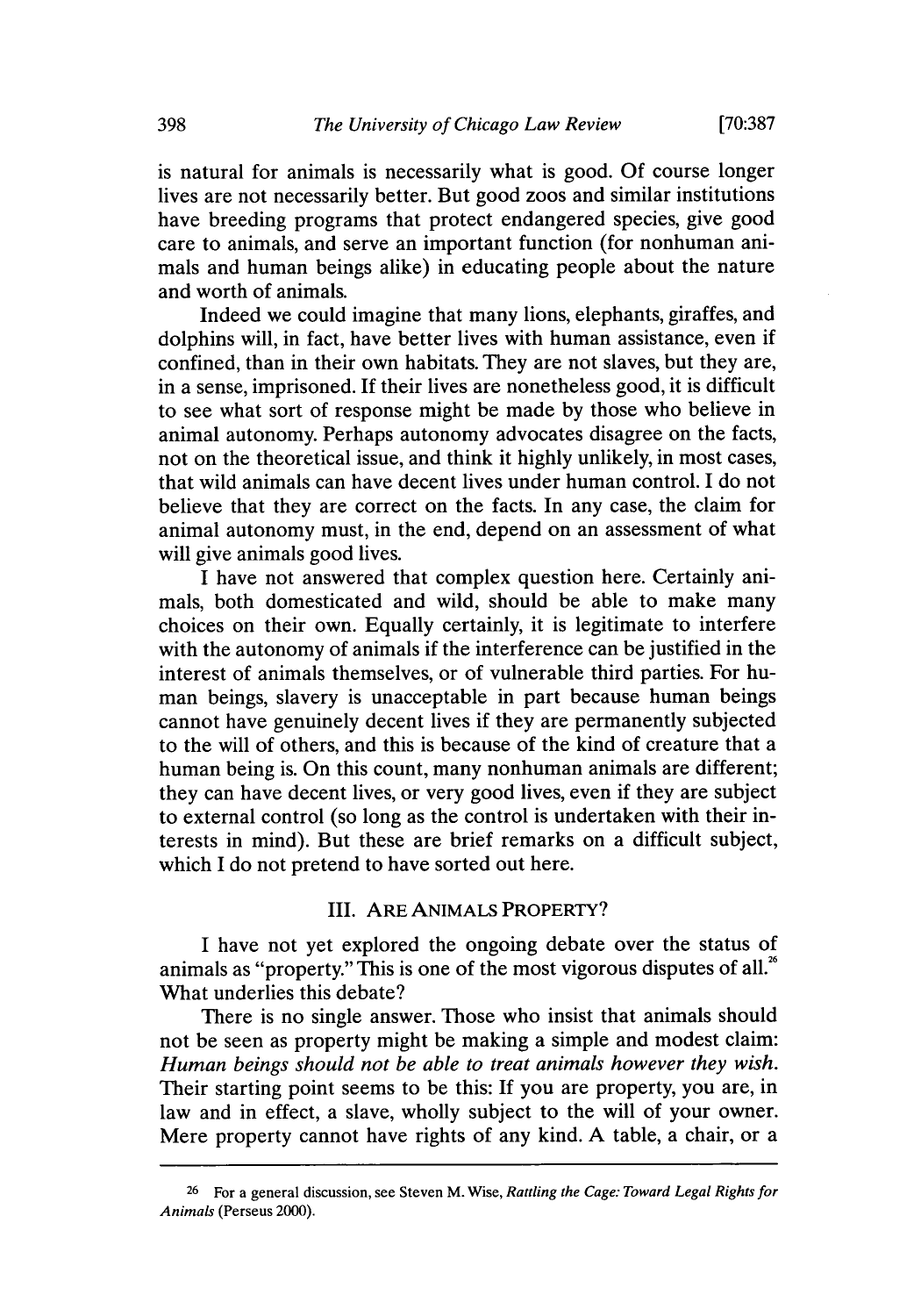**2003]**

stereo can be treated as the owner likes; it can be broken or sold or replaced at the owner's whim. For animals, it might be thought, the status of property is devastating to actual protection against cruelty and abuse.

On this view, a central goal of the modern animal rights movement-eliminating the idea that animals are property-can be taken in a modest way, as an effort to remove a legal status that inevitably promotes suffering. But the goal can be taken far more ambitiously, as an effort to say that animals should have rights of self-determination, or a certain kind of autonomy. Hence some people urge that certain animals, at least, are "persons," not property, and that they should have many of the legal rights that human beings have.<sup> $n$ </sup> Of course this does not mean that those animals can vote or run for office. Their status would be akin to that of children-a status commensurate with their capacities. What that status is, particularly, remains to be spelled out. But at a minimum, it would seem to entail protection against torture, battery, and even confinement (except for purposes of human self-defense).<sup>2</sup>

There is, however, a puzzle here. What does it mean to say that animals are property and can be "owned"? As we have seen, animals, even if owned, cannot be treated however the owner wishes; the law already forbids cruelty and neglect. Ownership is just a label, connoting a certain set of rights and also duties, and without knowing a lot more, we cannot identify those rights and duties. A state could dramatically increase enforcement of existing bans on cruelty and neglect without turning animals into persons, or making them into something other than property. A state could do a great deal to prevent animal suffering without banning the ownership of animals. We could even grant animals a right to bring suit without insisting that animals are in some general sense "persons," or that they are not property. A state could certainly confer rights on a pristine area, or a painting, and allow people to bring suit on its behalf, without therefore saying that that area and that painting may not be owned. In the context of children's rights, the assertion that "children are not property" is universally accepted, but appears not to have added anything to debates over how parents may treat children.

What, then, are the real stakes in the debate over whether animals are "property"? Perhaps it is thought necessary to destroy the idea of ownership in order to make, simply and all at once, a statement that the interests of animals count, and have weight independent of the interests of human beings. Rhetoric can matter, and in my view,

**<sup>27</sup>**See id at 267.

<sup>&</sup>lt;sup>28</sup> Note that young children are confined.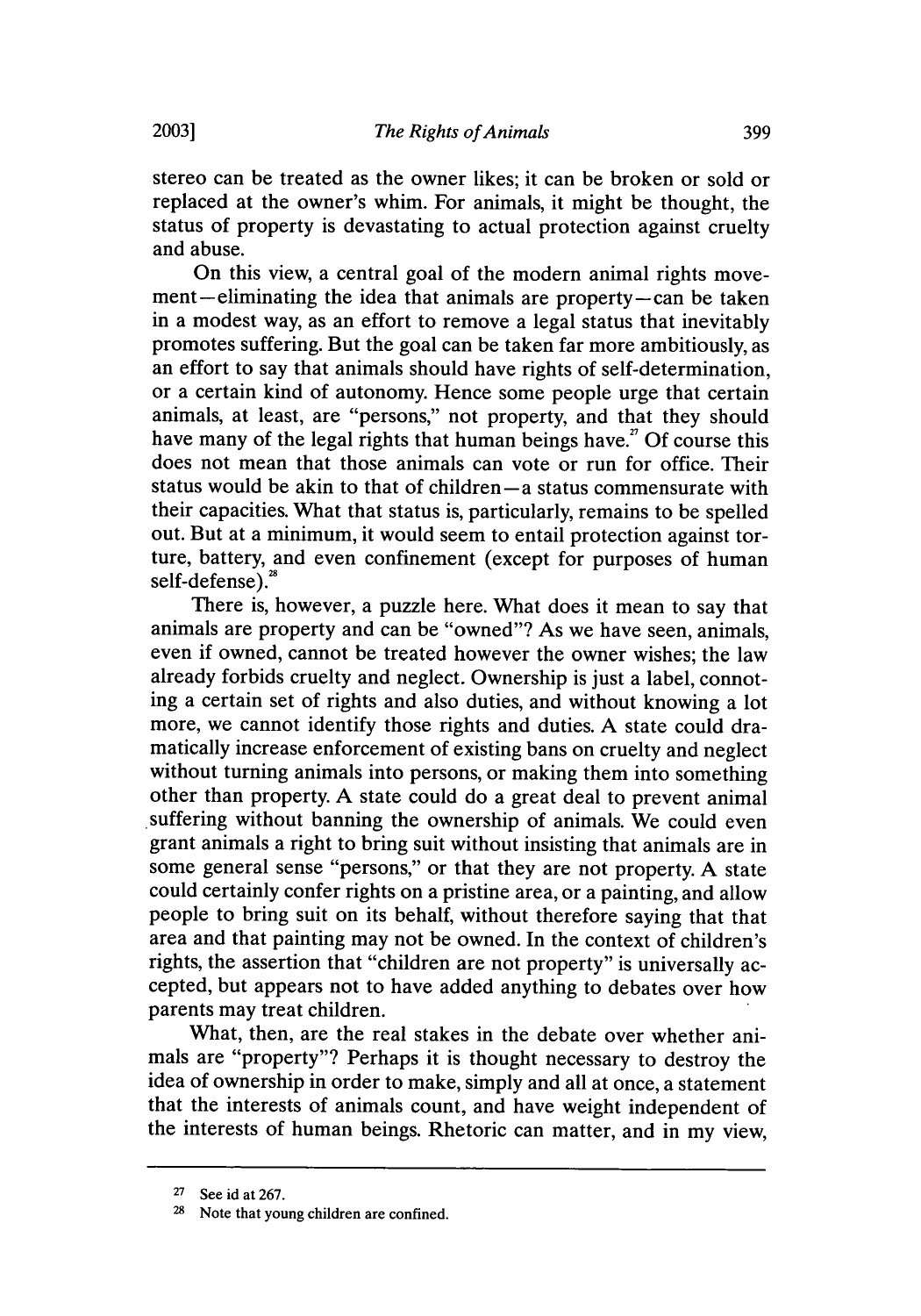the idea of "property" does fit very poorly with how people should think, on reflection, about other living creatures. On this view, the debate over whether animals are property is really a debate over the more specific issues discussed above. If getting rid of the idea that animals are property is helpful in reducing suffering, then we should get rid of that idea.

#### IV. WHICH ANIMALS HAVE RIGHTS?

There is a large question in the background. People do not see all animals in the same way. They might agree that human beings should protect the interests of dogs, cats, horses, and dolphins; they are unlikely to think the same about ants and mosquitoes and cockroaches; rats and mice and squirrels seem to be intermediate cases. An objection often raised against those who believe in animal rights is that their position would lead to truly ludicrous conclusions-to the (apparently ridiculous) suggestion that people cannot kill ants or mosquitoes, or rid their houses of rats and cockroaches.

There are two ways to answer this objection. One way, of special appeal to those who stress autonomy, would inquire into the cognitive capacities of the particular animals involved. We would draw the line by seeing how well the animals in question think.<sup>29</sup> But this seems to me misdirected; Bentham was right to place the emphasis on whether and to what extent the animal in question is capable of suffering. If rats are able to suffer-and no one really doubts that they are - then their interests are relevant to the question how they can be expelled from houses.<sup>30</sup> At the very least, people should kill rats in a way that minimizes suffering. And if possible, people should try to expel rats in a way that does not harm them at all.

These claims need not be taken as radical or extreme; many people already take steps in just this direction. If we are getting rid of rats, we do so in a way that reduces, rather than maximizes, their distress. On this view, if ants and mosquitoes have no claim to human concern-if they can be killed at our whim-it is because they suffer little or not at all. Here we have some empirical questions about the capacities of creatures of various sorts. And we should certainly be willing to engage in a degree of balancing. If human beings are at risk of illness and disease from mosquitoes and rats, they have a strong justification, perhaps even one of self-defense, for eliminating or relocating them.

**<sup>29</sup>**See Steven M. Wise, *Drawing the Line: Science and the Case for Animal Rights* 236 (Perseus 2002) ("As the minds of nonhuman animals resemble less and less the minds of human preschoolers, toddlers, and infants,.., the argument for [e]quality rights weakens").

**<sup>30</sup>**If an animal carries disease, the issue is different; in that case expulsion can be seen as a matter of self-defense.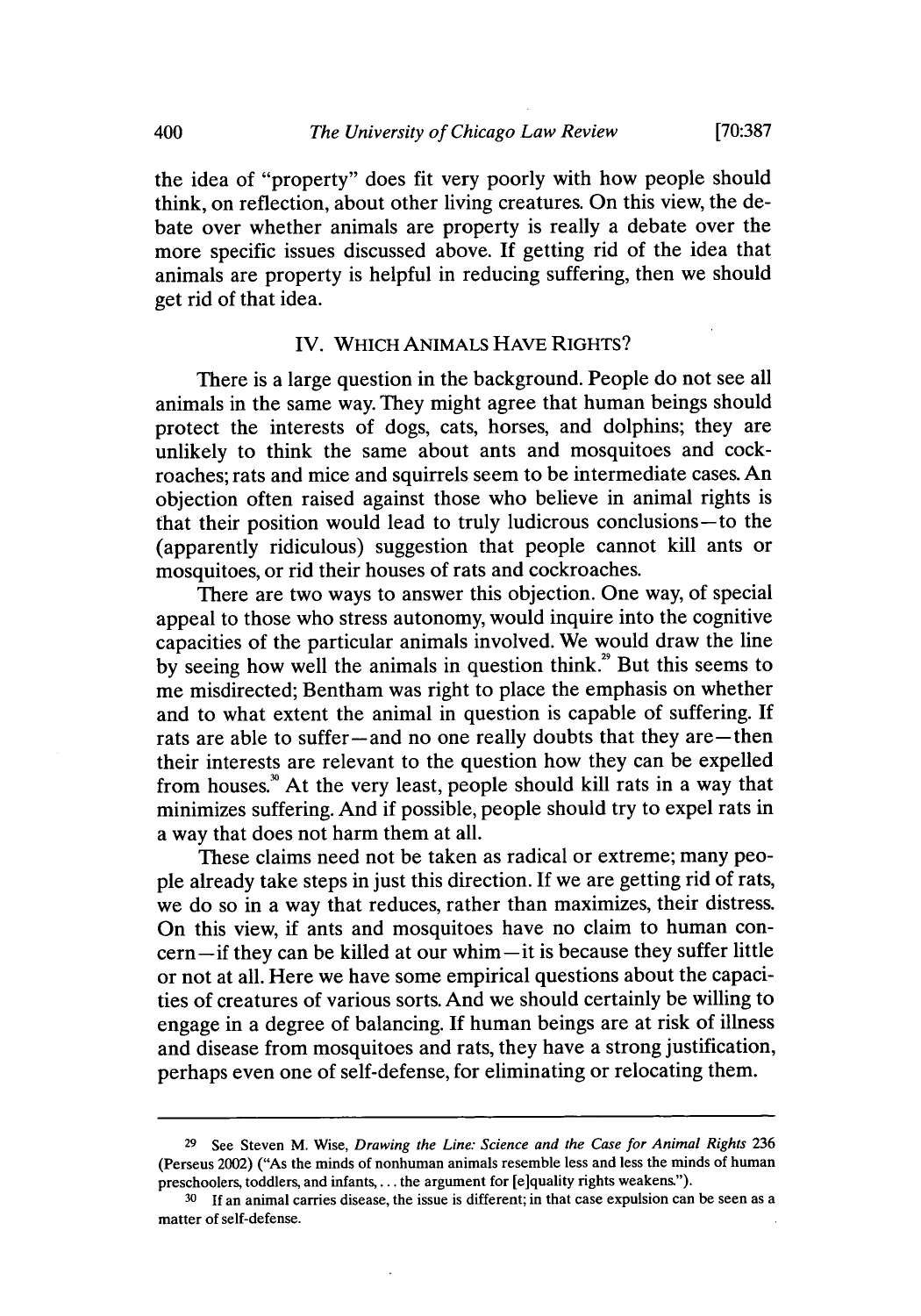The legal protection to be accorded to animals does, of course, depend on the kind of creatures that they are. Dogs and horses should not have the right to vote; but they should have a right to good lives for dogs and horses. Animals with less developed cognitive capacities deserve rights of a different sort. There is no blueprint here. My suggestion is only that the rights that animals deserve should be related to their capacities.

#### **CONCLUSION**

Every reasonable person believes in animal rights. Even the sharpest critics of animal rights support the anticruelty laws. I have suggested that the simple moral judgment behind these laws is that animal suffering matters. This judgment supports a significant amount of reform. Most modestly, private suits should be permitted to prevent illegal cruelty and neglect. There is no good reason to give public officials a monopoly on enforcement; that monopoly is a recipe for continued illegality. Less modestly, anticruelty laws should be extended to areas that are now exempt from them, including scientific experiments and farming. There is no good reason to permit the level of suffering that is now being experienced by millions, even billions of living creatures.

I have also raised doubts about the radical idea that animals deserve to have "autonomy," understood as a right to be free from human control and use. In my view, the real questions involve animal welfare and suffering: Although animals are not means to our ends, human control may be compatible with decent lives for animals. But, the emphasis on suffering, and on decent lives, itself has significant implications. Of course it is appropriate to consider human interests in the balance, and sometimes our interests will outweigh those of other animals. The problem is that most of the time, the interests of animals are not counted at all-and that once they are counted, many of our practices cannot possibly be justified. I believe that in the long run, our willingness to subject animals to unjustified suffering will be seen as a form of unconscionable barbarity-not the same as, but in some ways morally akin to, slavery and the mass extermination of human beings.